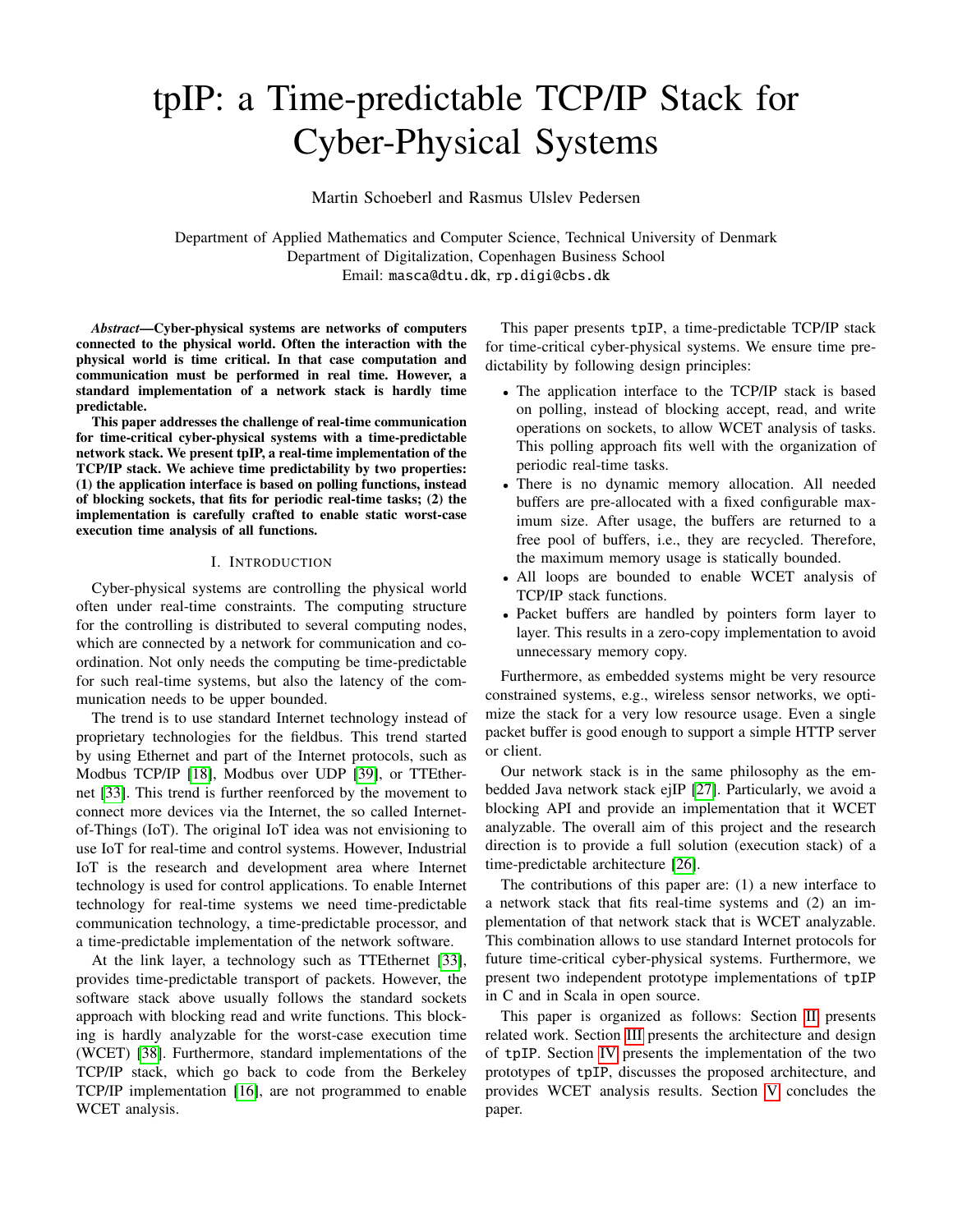# II. RELATED WORK

<span id="page-1-0"></span>The Berkeley TCP/IP implementation, included in Berkeley's Unix [\[16\]](#page-6-1), is a well-known open-source TCP/IP stack. As this code is provided with the industry-friendly BSD license, it is used in many commercial implementations of TCP/IP. The stack also introduced the BSD socket API for networking, which is now the de-facto standard API for networking and evolved into the POSIX socket API [\[14\]](#page-6-3). However, for realtime systems and small embedded systems this network stack might be too large. Therefore, size optimized implementation of TCP/IP have been developed for embedded systems. Furthermore, to implement blocking sockets, support for multithreading from the operating system is needed.

Two size optimized TCP/IP stack implementations for embedded devices are *lwIP* (lightweight IP) and *uIP* (micro IP) [\[4\]](#page-6-4). Both TCP/IP stacks avoid the need for multithreading by providing a different API than the Berkeley sockets. The application must be organized in a loop, which checks for arrived packets and timeouts. Both generate application events. A programming abstraction called protothreads [\[7\]](#page-6-5) can simplify application programming for the event-driven uIP and lwIP stack. uIP has recently been extended to support IPv6 [\[8\]](#page-6-6). The main difference between lwIP and uIP is the handling of TCP retransmissions. While lwIP keeps the packet buffers allocated for retransmission, applications using uIP have to reproduce the data on a retransmission. The later approach further saves memory. Our tpIP network stack shares the idea of a polling interface to the network code. However, our focus is on a time-predictable network stack and analyzable memory footprint.

Microcontroller companies often provide a TCP/IP stack optimized for their product, e.g., Microchip's TCP/IP stack includes its own cooperative multitasking system [\[22\]](#page-6-7). Cooperative multitasking enforces the user to split longer tasks into smaller ones to avoid long blocking of tasks that need a shorter period. We can envision to use tpIP in a similar singlethreaded runtime as there are no blocking operations. However, on multicore, such as the T-CREST [\[28\]](#page-7-5) platform, different layers of the TCP/IP stack can benefit from true concurrency of multiple processing cores.

The focus of RTIP-32 [\[35\]](#page-7-6) is on deterministic and configurable memory usage. RTIP-32 implements the Berkeley socket API. It is intended for embedded systems and needs the On Time real-time operating system. Our tpIP stack is also concerned with bound memory consumption, but we also provide deterministic maximum execution time.

Devices for wireless sensor networks have extreme resource constraints [\[12\]](#page-6-8). For the first devices TCP/IP was considered too heavyweight fur such devices. However, this has changed [\[23\]](#page-6-9). Using standard TCP/IP protocol for wireless sensor networks is an important move to enable the "Internetof-things". One of the first TCP/IP implementations used on wireless sensors was the uIP TCP/IP stack [\[5\]](#page-6-10), [\[6\]](#page-6-11).

The promise of using one protocol as the backbone for Internet-of-things has been outlined in [\[37\]](#page-7-7). In Internet-ofthings, sensors and actuators embedded in physical objects are often linked using the same Internet protocol that connects the Internet.

We seek to develop a TCP/IP stack that is subject to some of the same requirements as listed in [\[19\]](#page-6-12): the development of the Common Industrial Protocol for Ethernet and standards with particular reference to time synchronization, real-time motion control, and safety.

One of the possible use cases for our embedded IP stack are real-time web-servers [\[9\]](#page-6-13). They investigate embedded web servers for real-time remote control and monitoring of an FPGA-based on-board computer system.

Some have conducted surveys on how a variety industrial protocols have been developed to address said weaknesses of TCP/IP, which solve the problems of standard Ethernet- and TCP/IP- or UDP/IP-based communication [\[3\]](#page-6-14).

A TCP/IP stack in Java for embedded systems, ejIP [\[27\]](#page-7-3), has been developed for real-time system. The idea for ejIP similar to tpIP, but restricted to Java systems where access to low-level hardware is possible.

# III. TIME PREDICTABLE NETWORKING

<span id="page-1-1"></span>As we are interested to support real-time systems, the network stack shall be timing analyzable, which means that we can derive statically the WCET bound [\[38\]](#page-7-2) of all functions. Besides coding the base functionality in a time-predictable way, the API needs to be structured to support WCET analysis. The standard approach to use blocking reads and writes on sockets is not feasible. Instead we propose to use a polling API and non-blocking read and write operations. Furthermore, buffer allocation is handled conservative by setting aside a packet pool before application start.

## *A. Overview*

Figure [1](#page-2-0) provides an overview of the tpIP stack and its usage. The tpIP stack is organized according to the different protocol layers: datalink, network (IP), transport (TCP/UDP), and transfer (e.g., HTTP, TFTP).

The application is built on top of the transfer layer or can directly use the transport layer. The transport layer (TCP or UDP) provides a connection between applications residing on different hosts. Internetwork communication is supported by the network layer, which support routing as well as dispatching on the host based on the transport protocol.

In principle, the whole stack can be organized within a single thread of control. However, to decouple different layers, we can introduce queues of packets between different parts. In the example in Figure [1](#page-2-0) we decouple the datalink layer from the network layer.

We provide prototype implementations of tpIP first in Scala and then in C to demonstrate that it is time-predictable. With a system, such as Patmos [\[30\]](#page-7-8), it is possible to perform WCET analysis using platin [\[11\]](#page-6-15).

One can argue that time-predictability at the network stack is useless when the underlying network is not time-predictable. Therefore, we envision to us a time-predictable physical layer,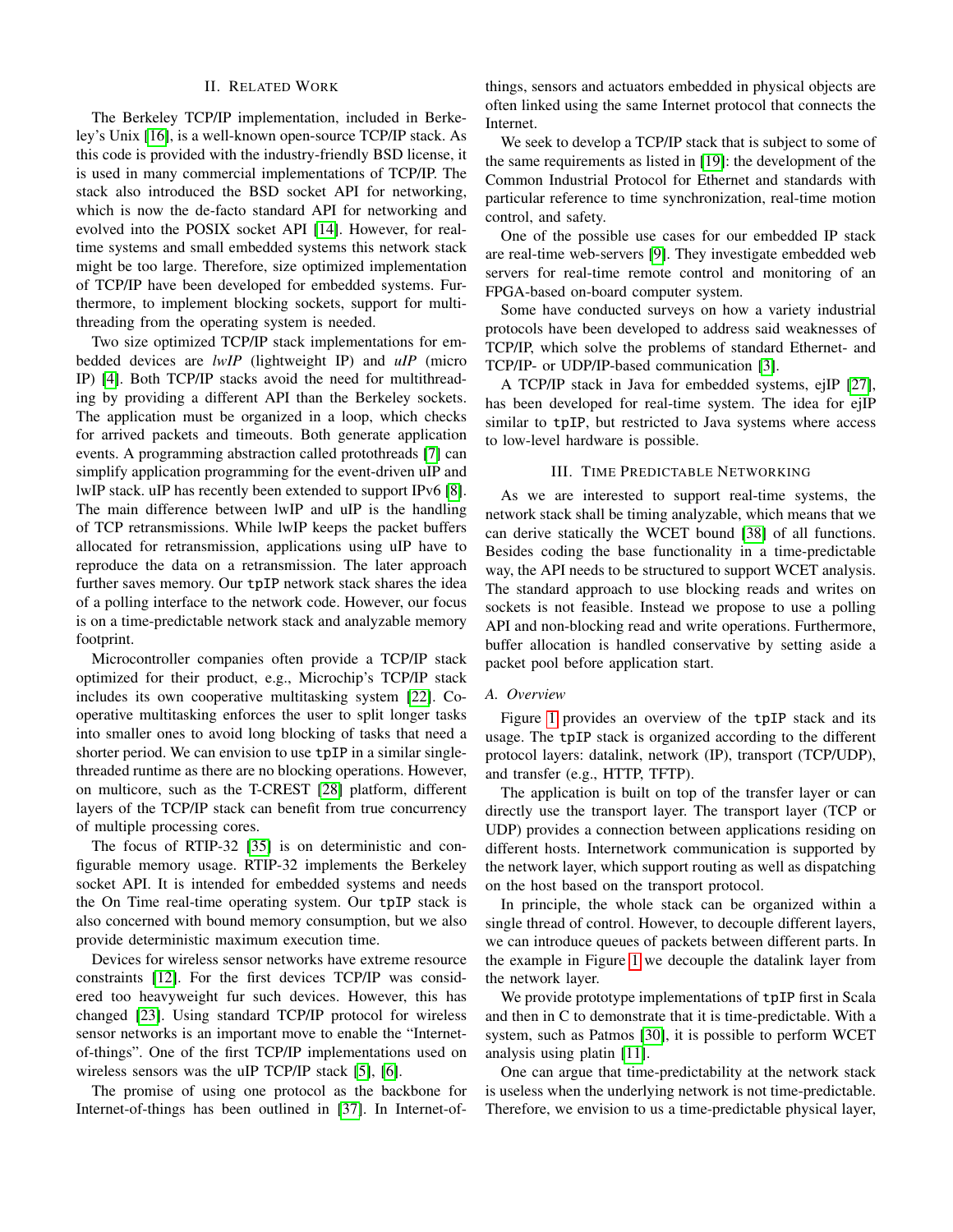<span id="page-2-0"></span>

Fig. 1: tpIP network stack

such as TTEthernet [\[33\]](#page-7-1) or Time-Sensitive Networking, which is part of the IEEE 802.1 working group. Therefore, we can provide end-to-end guarantees for distributed real-time systems. Those systems are also called Industrial Internet-of-Things [\[13\]](#page-6-16).

## *B. Time Predictability*

To achieve time predictability and enable WCET analysis programs need to fulfill several properties:

- 1) Bounded loops
- 2) Bounded recursion
- 3) Non-blocking function calls
- 4) No dynamic memory management on the heap
- 5) Avoid function pointers

Without having upper bounds on loop iterations and recursion depth no WCET analysis is possible. If the loop bounds are not trivial, they might need to be annotated in a tool specific way. For the implementation of protocols there is usually no need for recursion, therefore this is not an issue for the implementation of tpIP

Functions with a blocking semantic, such as reading from a file, are also an issue for WCET analysis as the blocking time is usually unknown. Therefore, we will define an application programming interface (API) for tpIP that is free of blocking calls. To enable schedulability analysis, real-time tasks are usually organized as periodic tasks with a period and rate monotonic assigned priorities. Therefore, our tpIP stack is also organized around periodic functions. The tpIP main function must be called by the application from within such a periodic loop.

Heap allocation with malloc or new is hardly timepredictable. Therefore, we preallocate all needed buffers at initialization time and avoid all heap allocation during runtime. Allocation on the stack for temporary data is not an issue for WCET analysis.

Function pointers are not in principle an issue for WCET analysis. However, current WCET analysis tools may have a hard time to extract possible target addresses of function pointers from the binary code. Function pointers are useful in a TCP/IP stack to distribute packets depending on registered port numbers to different handlers. Do avoid functions pointers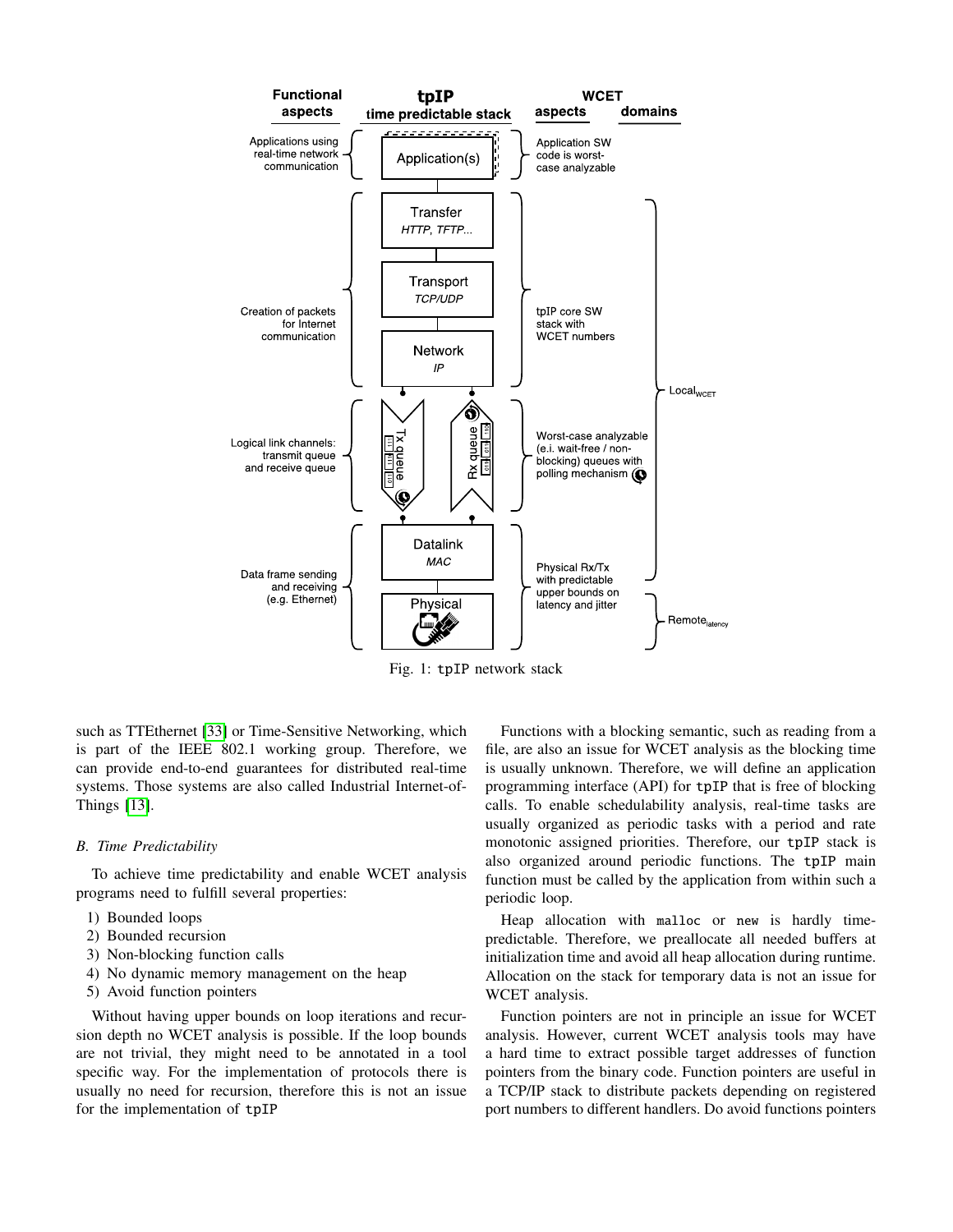```
class PeriodicApp (period: Int)
  extends RtThread(period) {
  val tpip = new Tpip()
  var i = 0def run(): Unit = {
    while (true) {
      tpip.run ()
      i += 1if (i == 3) {
        println ("Send a ping")
        val p = tpip.ll. txChannel . freePool.deq
        doPing(p)
        tpip.ll. txChannel .queue.enq(p)
      }
      waitForNextPeriod ()
    }
 }
}
```
Fig. 2: Invoking the network code from a periodic thread and sending a ping after three seconds.

we envision to *hard code* the dispatch at the application level.

# *C. A Non-blocking API*

The classic interface to the TCP/IP network stack is via sockets and then using blocking read and write calls. This abstraction is elegant as it reuses the API for file IO. However, to enable WCET analysis we need to avoid blocking functions. Therefore, our API in tpIP uses polling functions for read or write. E.g., the data link layer provides new received packets via a FIFO queue. The dequeueing function is non-blocking. When a packet is available it returns the packet. Otherwise, a null pointer is returned. The upper layer, in this case IP, is responsible to periodically check for new packets.

Therefore, the application needs to call the network code in a periodic thread. Figure [2](#page-3-0) shows a periodic thread written in Scala, but inspired by the real-time specification for Java [\[2\]](#page-6-17). The real-time thread is created with a period as argument for the constructor of RtThread. The thread executes in an endless loop and each call to waitForNextPeriod() waits for the next periodic release of the thread. This pattern is a standard approach for periodic real-time threads. Within the loop the tpIP network stack is invoked by calling tpip.run(). This function contains itself calls all functions from the different layers of the network stack that is shown in Figure [1.](#page-2-0)

## *D. Non-blocking Channels*

For the communication between layers we provide an abstraction of a channel. A channel contains two queues: (1) a free pool queue and (2) a data queue. A channel is also associated with preallocated packet buffers. Initially all preallocated buffers are put into the free pool queue. When a new buffer is needed, e.g., on receive of an Ethernet frame, a buffer is dequeued from the free pool, filled with the Ethernet content, and put into the receive queue, e.g., from the link layer to the IP layer. The upper layer, in our example IP, dequeues the packet and uses it. When the packet is no longer needed, e.g., because the data has been copied into an application buffer, the packet must be put back into the free pool of the channel. In this way, we recycle the packet buffers.

Furthermore, each of the two queues has just a single reader and a single writer. Therefore, we can use a non-blocking implementation of the queues [\[15\]](#page-6-18).

We can use these channels between any layers which we would like to run independently. However, as any buffering between components, this adds to the end-to-end latency. Having this decoupling of the layers enables us to use several threads for the tpIP stack, which is especially useful on a multicore architecture. However, with a multicore architecture, such as T-CREST [\[28\]](#page-7-5), which support on-chip message passing with a network-on-chip, it will be useful to extend this channel to use the network-on-chip.

In our first prototype implementation of tpIP in Scala we just use as receive and a transmit channel between the data link and the IP layer to provide some elasticity and to show the principles. In the C prototype we currently just use a single packet buffer for each direction.

# *E. WCET Aspects*

The tpIP architecture is founded on a minimal number of primitives. One primitive to tpIP is the a *queue* [\[17\]](#page-6-19). IP encompass the following layers: application, transport, Internet, and data link. A queue may be used to connect any of the different layers of the IP protocol [\[20\]](#page-6-20).

In our example IP stack shown in Figure [1,](#page-2-0) we insert transmit and receive queues between the network layer and the data link layer. Each of the queues is an object with a maximum capacity (number of empty buffers) defined at initialization time. The enqueueing and dequeueing operations are performed within a periodic thread. This periodic thread is configured at initialization time to deliver at most one packet each period,  $\tau_{tx}$ , to the data link layer for the Tx queue. The receive queue, Rx, is likewise configured to be periodically polled each  $\tau_{rx}$ , depending on the required timing resolution of the real-time application.

The functional aspects just described are closely related to the WCET aspects of Figure [1.](#page-2-0) However, starting from the lowest layers, the physical and MAC layers need to provide essential timing guarantees on host-to-host (or process to process) latency and jitter in baseline scenarios such as two hosts in a clint/server setup using one shared Ethernet cable. This scenario is important as it provides upper bounds on both the transmission time and the jitter properties of same. For instance, IEEE 1588 PTP [\[1\]](#page-6-21) can synchronize clocks to less than 10 ns [\[34\]](#page-7-9) with approx. 99.7% probability.

The tpIP stack software covers especially the network and the transport layers. In this domain of the WCET analysis the main tool is maximum flow analysis of all possible execution flows through the compiled software instructions [\[21\]](#page-6-22). The compiled program is partitioned into *basic blocks* that provide linear execution flows and thus the WCET for a basic block, *BBWCET* is just a sum of the execution time for the number of processor cycles for the instructions making up this basic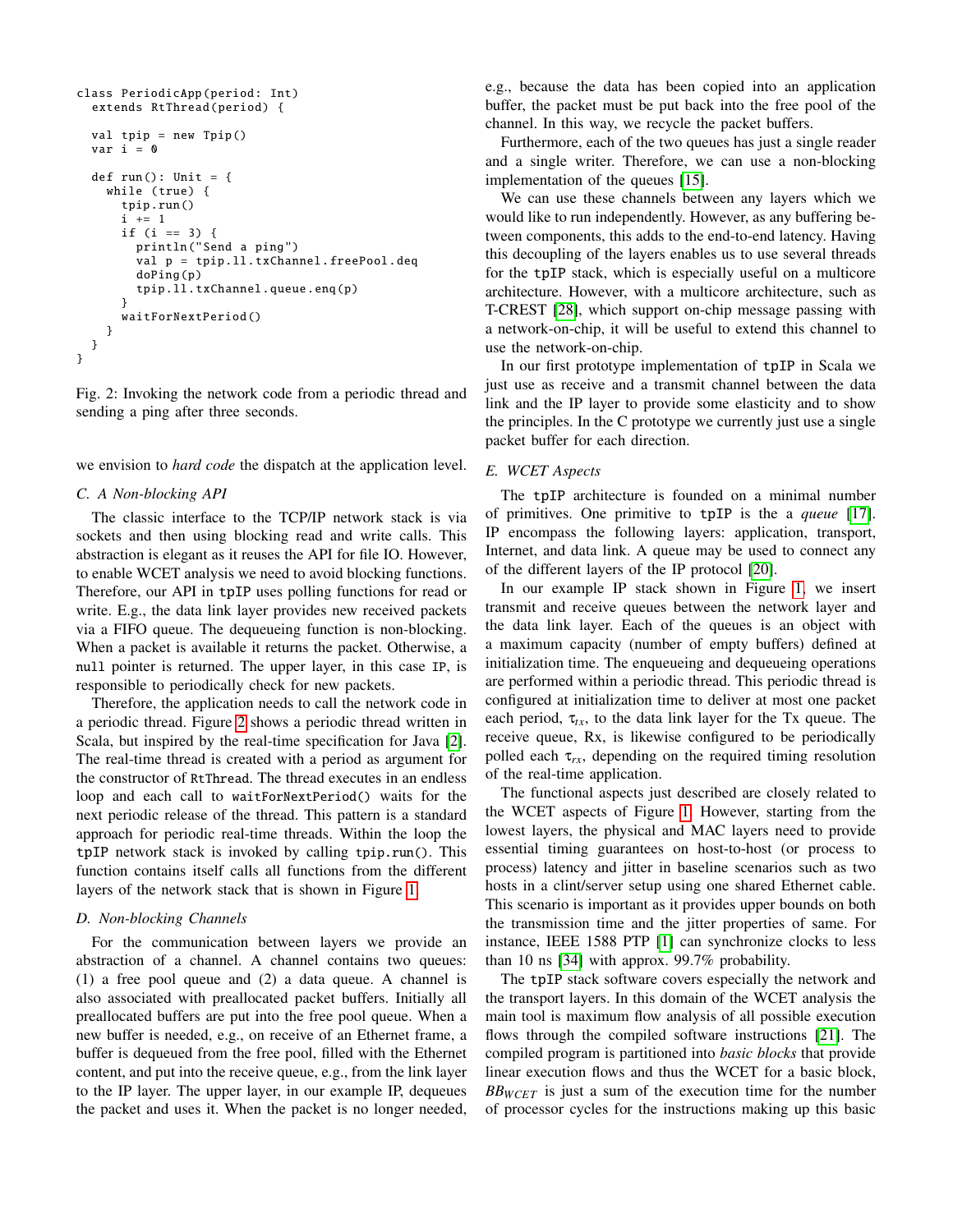block. The basic blocks are linked with loops and therefore the WCET analysis includes a max. flow analysis of the "worst" time it can take to execute a given basic block several times.

As an example we consider the checksum calculation and checksum verification which is a common operation both for the transmit and receive part of the tpIP stack. If the payload were defined to be a maximum of 512 bytes, then the 16-bitoriented checksum would loop up to 256 times. This example points to the influence of the maximum transfer unit (MTU) on the WCET and especially in the cases where the transport protocols can carry a varying size payload.

Finally, the "message" (i.e. the packet payload) arrives to the host application process for which is was intended. The WCET time for the whole stack, as outlined in Figure [1,](#page-2-0) is the sum of the physical/MAC layer latency and jitter added to the WCET for the actual tpIP stack itself.

# IV. PROTOTYPE IMPLEMENTATION

<span id="page-4-0"></span>For a start we have chosen two high-level languages (Scala and F#) for prototyping, as they allow for quick evaluation of ideas and concepts. However, for the *real* version of tpIP we need to recode the stack in plain C, as this is still the most common language for embedded real-time systems.

The programming language Scala is running on top of the Java runtime system and hence covers a large part of all the languages in use if one consider them representative for the JVM [\[36\]](#page-7-10). However, we currently do not have a timepredictable platform for Scala that supports WCET analysis. The Java processor JOP [\[25\]](#page-6-23) with its WCET analysis tool WCA [\[31\]](#page-7-11) would be a time-predictable implementation of the JVM. However, porting the needed Scala runtime libraries to JOP is out of the scope of this work.

Therefore, we restarted the tpIP implementation in C. In that case we can target the time-predictable processor Patmos [\[30\]](#page-7-8), [\[32\]](#page-7-12). For Patmos, we have two WCET analysis tools available: aiT [\[10\]](#page-6-24) tool from AbsInt and the open-source tool platin [\[11\]](#page-6-15), which allow static computation of WCET bounds. In the future we will explore to use multiple Patmos cores in the T-CREST multicore platform [\[28\]](#page-7-5), [\[29\]](#page-7-13) to speedup the network stack and the application using the network stack.

In Scala we implemented a (special) link layer, IP, ICMP or better known as ping, and base support for UDP. In C we implemented SLIP as simple (and time-predictable) link layer and explored UDP based communication by implementing a small subset of a real world application.

# *A. Development Environment*

Developing software on a laptop is more convenient than developing and debugging on an embedded device. Therefore, we aimed for a setup under normal operating systems (Windows and Mac OS X). Developing a TCP/IP stack needs access to the lowest protocol layer, the link layer. A common link layer is Ethernet. However, under normal operating systems user programs have no access to the Ethernet device. Another option is to use a serial cable to connect two laptops or a laptop with itself and use SLIP.

However, we are aiming to develop the stack from remote places and need a way to *tunnel* IP packets over the *normal* Internet. Therefore, we defined a simple link layer protocol where we transmit IP packets *over* HTTP. We encode the binary packet in "hexadecimal" ASCII characters such that, for instance, 0xAB becomes the characters 'A' and 'B' (or 'a' and 'b'). That string is used as URL for a HTTP GET request. This URL is the encoded IP packet for the destination, using a web server for receiving those IP packets. After this HTTP GET the HTTP server may deliver some debugging information, which shall be ignored. After the reply to the HTTP GET, the server shall close the connection. A convenient feature of this protocol is that we can simply use a web browser for testing. We call this virtual link layer Blaa Hund.<sup>[1](#page-0-0)</sup>

A valid Blaa Hund GET request (not containing a valid IP packet) is:

# GET http://iprt.ngrok.io/adcd0123

We use  $NGROK<sup>2</sup>$  $NGROK<sup>2</sup>$  $NGROK<sup>2</sup>$  as a tunnel to localhost to expose our Blaa Hund server behind a NAT-enabled gateway.

For the C based development we started with implementation on a standard PC and used two serial cables connected with each other. On one serial port we started the Linux version of SLIP (slattach) and on the other serial port we run the tpIP implementation of SLIP.

## *B. On an Embedded Platform*

We target with tpIP embedded real-time systems. Therefore, we need a platform that allows WCET analysis. We chose the time-predictable processor Patmos [\[30\]](#page-7-8) as such an execution platform. For Patmos, we use the open-source WCET analysis tool platin [\[11\]](#page-6-15), which allow static computation of WCET bounds.

Patmos is implemented in an FPGA. We use the default configuration of Patmos, which runs on the Altrea/Intel DE2- 115 FPGA board for the experiments. We connect a second serial cable to an expansion header for the SLIP interface. The details to reproduce the results are available in a README.<sup>[3](#page-0-0)</sup>

## *C. Code Examples and WCET Analysis*

In this subsection we present small code fragments as examples and provide their WCET analysis.

<span id="page-4-1"></span>Listing 1: Illustration of IP header chechksum int calculateipchecksum (ipstruct\_t\* ip\_p) {

```
unsigned char* h = ip_p->header;
```

```
int checksum = ((h[0]<&lt;8)+h[1]) +((h[2]<&lt;8)+h[3]) +((h[4]<&lt;8)+h[5]) +((h[6]<&lt;8)+h[7]) ++ ((h[6] << 8) + h[7]) +
((h[8] < <8)+h[9])// ignore old checksum: (h[10]<1)((h[12]<&lt;8)+h[13]) + ((h[14]<&lt;8)+h[15]) +((h[16]<8)+h[17]) + ((h[18]<8)+h[19]);
```
<sup>1</sup>Correctly written *Blå Hund* in Danish, which means blue dog, which also happens to be a cafe in Frederiksberg, Denmark, where we invented that protocol.

<sup>2</sup><https://ngrok.com/>

<sup>3</sup>online on GitHub at:<https://github.com/t-crest/iot-rt/tree/master/tpip>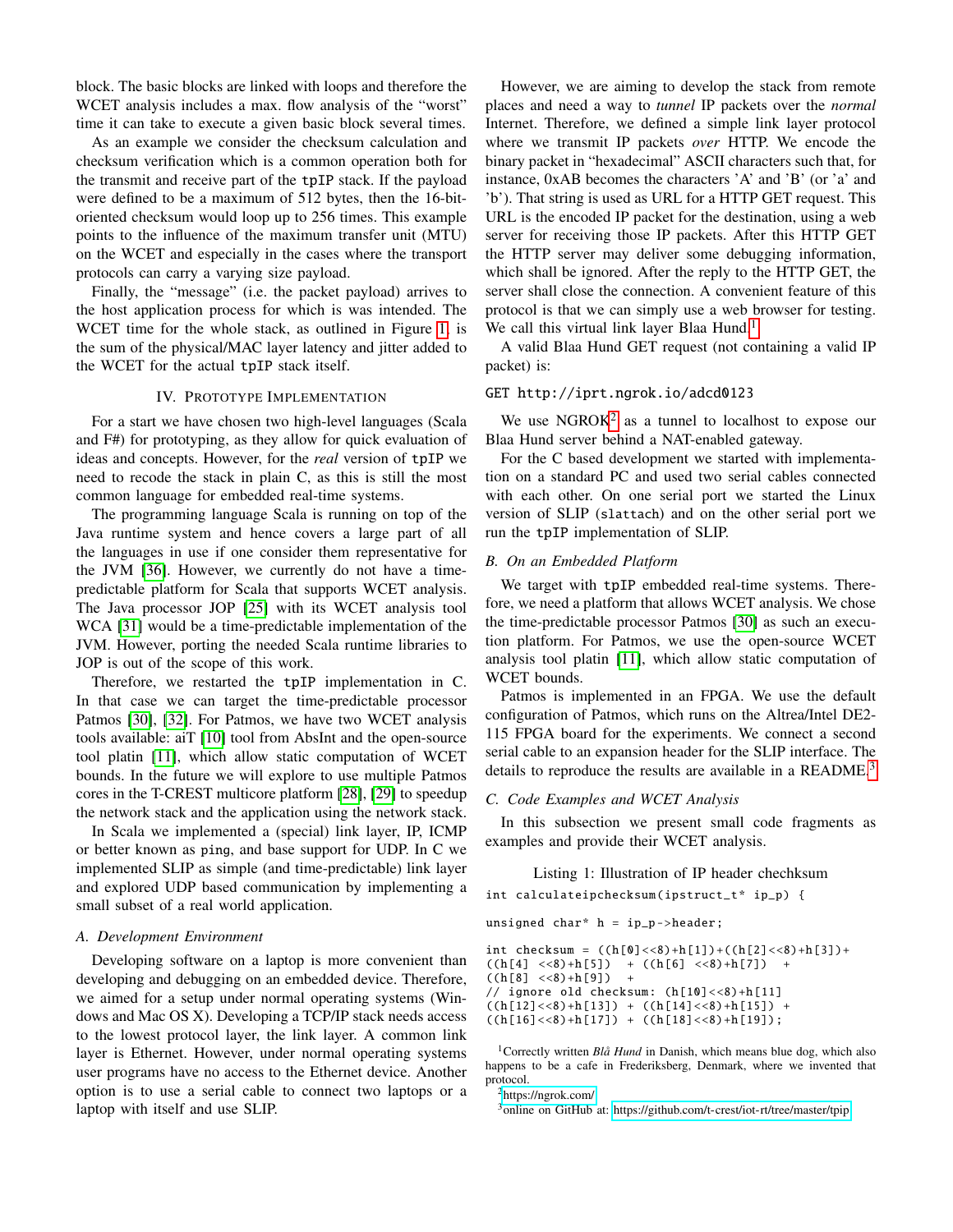<span id="page-5-1"></span>TABLE I: WCET statistics for one configuration of the tpIP stack

|                                                               | Function WCET bound (cycles) |
|---------------------------------------------------------------|------------------------------|
| packip 1170<br>calculateipchecksum 662<br>tpip slip run $451$ |                              |

```
if ((checksum & 0xFFFF0000) > 0)
checksum = (checksum) + (checksum) & 0x0000FFFF);
if ((checksum & 0xFFFF0000) > 0)
checksum = (checksum) + (checksum) & 0x0000FFFF);
if ((checksum & 0xFFFF0000) > 0)
checksum = (checksum >16) + (checksum & 0x0000FFFF);
checksum = ("checksum) & 0x0000FFFF;
return checksum;
}
```
Listing [1](#page-4-1) shows an optimized version to calculate the checksum of the IP header. The checksum loop is unrolled to optimize the WCET of the function.

<span id="page-5-0"></span>Listing 2: SLIP run function with character receiving 1 void tpip\_slip\_run () {

```
\frac{2}{3}unsigned char c;
\frac{4}{5}if(tpip_slip_getchar (&c) == 1) {
6 if (is_esc) {<br>7 if (c == ES
              if (c == \text{ESC\_ESC}) {
8 rxbuf[cnt++] = ESC;9 } else if (c == ESC_END) {
10 r \times buf[cnt++) = END;11 }
12 is_esc = 0;
13 } else if (c == ESC) {<br>14 <br>is esc = 1:
              is\_esc = 1;
15 } else if (c == END) {<br>16 <br>rxfull = 1:
16 rxfull = 1;<br>17 } else {
            } else \{18 rxbuf[cnt++] = c;19 }
           if (cnt == 2000) cnt = 0;
\begin{matrix} 21 & 3 \\ 22 & 3 \end{matrix}22 }
```
Listing [2](#page-5-0) shows the receive function for SLIP, which must be called periodically. It polls the input port if a character is received and in that case processes this character. Note that also here we perform no blocking or busy wait to receive a character to enable WCET analysis.

We show selected WCET numbers, as, for instance, the calculateipchecksum(...), which is analyzed by the platin tool to yield 662 cycles as coded in Listing [1.](#page-4-1) Table [I](#page-5-1) shows examples of WCET bounds derived from the static WCET analysis with platin.

## *D. An Application Example*

To explore tpIP and the time-predictability of using IP based communication we started to implement a subset of a protocol from a real application. The protocol is used in a railway application for the Austrian Railways' (OBB) as

support system for single track lines [\[24\]](#page-6-25), which is in operation since about 2004.

The OEBB application consists of a master station and devices in the locomotives. The system helps the superintendent at the railway station to keep track of all trains on the track. He can submit commands to the engine drivers. The devices in the trains contain a GPS receiver and check their current position and generate an alarm when the train enters a track segment without a clearance.

At the central station all track segments are administered and controlled. When a train enters a non-allowed segment all trains nearby are warned automatically. This warning generates an alarm at the locomotive and the engine driver has to perform an emergency stop.

The exchange of positions, commands, and alarm messages is performed via a public mobile phone network (via GPRS). The connection is secured via a virtual private network. The application protocol is time-triggered and uses UDP/IP as transport layer. Both systems (the central server and the terminal) regularly send their complete status. Events are transmitted as flags in the message and the reception is acknowledged by setting the according flag. After that the flag is set back and the acknowledge flag in turn as well. The event notification uses therefore a 4-way handshake.

The deadline for the communication of important messages is in the range of several seconds. A network error can be detected with a timeout on not receiving packets from the communication partner. In that case, the operator is informed about the communication error. He is than in charge to perform the necessary actions.

This system is not qualified as a safety-critical system. The communication over a public mobile phone network is not reliable and the system has not certified for safety. The intension is just to *support* the superintendent and the engine drivers.

We have implemented only a small feature, the event notification and acknowledgment, of the application protocol. We plan to implement the core functionality of the protocol to be able simulate a train. Then we can connect our system to the original traffic display and command program, which is shown in Figure [3.](#page-6-26)

# *E. Future Work*

Fog computing brings the Cloud "closer to the ground" (to the edge of the network) to enable real-time control. The European training network "Fog Computing for Robotics and Industrial Automation" (FORA) $4$  research program focuses on: a reference architecture for Fog computing; resource management and middleware for mixed-critical Fog applications; safety and security assurance; and real-time machine learning. Within FORA we will develop the open-source version of the Fog computing node. The presented tpIP network stack is the starting point for the time-predictable interconnect between FORA Fog nodes. In FORA we will add support for TTEthernet to tpIP.

<sup>4</sup><http://www.fora-etn.eu/>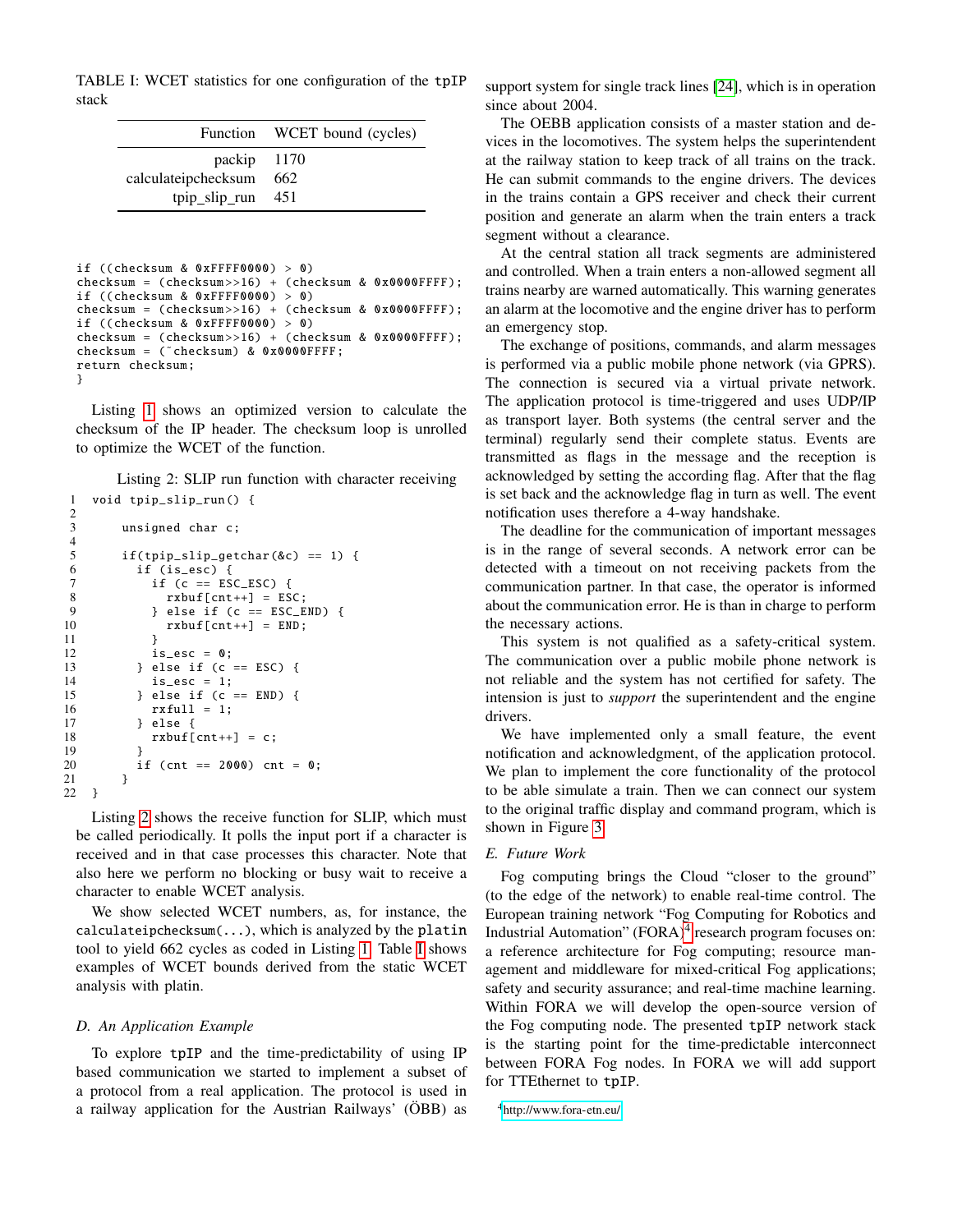<span id="page-6-26"></span>

Fig. 3: Screen shot of the traffic display and command application

### *F. Source Access*

The prototype source code for tpIP is available at GitHub in Scala and C [https://github.com/t-crest/iot-rt.](https://github.com/t-crest/iot-rt) The C based experiments are described in the README at [https://github.](https://github.com/t-crest/iot-rt/tree/master/tpip) [com/t-crest/iot-rt/tree/master/tpip.](https://github.com/t-crest/iot-rt/tree/master/tpip) The compilation and start of the Scala implementation is described in the READM at [https:](https://github.com/t-crest/iot-rt) [//github.com/t-crest/iot-rt.](https://github.com/t-crest/iot-rt)

### V. CONCLUSION

<span id="page-6-2"></span>We have created an architecture for an Internet protocol stack, called tpIP, for time-critical cyber-physical systems. The main feature of tpIP is to be time-predictable and that is shall be possible to derive worst-case execution time bounds for the stack when executing on a time-predictable platform. This is possible by changing the classic TCP/IP API from blocking read/write operations to a polling API and to code the stack so that all loops are bounded and that all resources (buffers) are statically allocated. We provide two open source prototype implementations of tpIP.

# *Acknowledgement*

This project has received funding from the European Union's Horizon 2020 research and innovation programme under the Marie Sklodowska-Curie grant agreement No. 764785.

#### **REFERENCES**

- <span id="page-6-21"></span>[1] Astrit Ademaj and Hermann Kopetz. Time-triggered ethernet and IEEE 1588 clock synchronization. In *2007 IEEE International Symposium on Precision Clock Synchronization for Measurement, Control and Communication, ISPCS 2007 Proceedings*, pages 41–43, 2007.
- <span id="page-6-17"></span>[2] Greg Bollella, James Gosling, Benjamin Brosgol, Peter Dibble, Steve Furr, and Mark Turnbull. *The Real-Time Specification for Java*. Java Series. Addison-Wesley, June 2000.
- <span id="page-6-14"></span>[3] Peter Danielis, Jan Skodzik, Vlado Altmann, Eike Bjoern Schweissguth, Frank Golatowski, Dirk Timmermann, and Joerg Schacht. Survey on real-time communication via ethernet in industrial automation environments. In *19th IEEE International Conference on Emerging Technologies and Factory Automation, ETFA 2014*, 2014.
- <span id="page-6-4"></span>[4] Adam Dunkels. Full tcp/ip for 8-bit architectures. In *MobiSys '03: Proceedings of the 1st international conference on Mobile systems, applications and services*, pages 85–98, New York, NY, USA, 2003. ACM Press.
- <span id="page-6-10"></span>[5] Adam Dunkels, Juan Alonso, and Thiemo Voigt. Making TCP/IP viable for wireless sensor. Technical report, November 18 2003.
- <span id="page-6-11"></span>[6] Adam Dunkels, Juan Alonso, Thiemo Voigt, Hartmut Ritter, and Jochen H. Schiller. Connecting wireless sensornets with TCP/IP networks. In Peter Langendörfer, Mingyan Liu, Ibrahim Matta, and Vassilios Tsaoussidis, editors, *WWIC*, volume 2957 of *Lecture Notes in Computer Science*, pages 143–152. Springer, 2004.
- <span id="page-6-5"></span>[7] Adam Dunkels, Oliver Schmidt, Thiemo Voigt, and Muneeb Ali. Protothreads: simplifying event-driven programming of memoryconstrained embedded systems. In *Proceedings of the 4th international conference on Embedded networked sensor systems*, SenSys '06, pages 29–42, New York, NY, USA, 2006. ACM.
- <span id="page-6-6"></span>[8] Mathilde Durvy, Julien Abeillé, Patrick Wetterwald, Colin O'Flynn, Blake Leverett, Eric Gnoske, Michael Vidales, Geoff Mulligan, Nicolas Tsiftes, Niclas Finne, and Adam Dunkels. Making sensor networks IPv6 ready. In Tarek F. Abdelzaher, Margaret Martonosi, and Adam Wolisz, editors, *SenSys*, pages 421–422. ACM, 2008.
- <span id="page-6-13"></span>[9] Ahmed Hanafi and Mohammed Karim. Embedded web server for real-time remote control and monitoring of an FPGA-based on-board computer system. In *2015 Intelligent Systems and Computer Vision, ISCV 2015*, 2015.
- <span id="page-6-24"></span>[10] Reinhold Heckmann and Christian Ferdinand. Worst-case execution time prediction by static program analysis. Technical report, AbsInt Angewandte Informatik GmbH. [Online, last accessed November 2013].
- <span id="page-6-15"></span>[11] Stefan Hepp, Benedikt Huber, Jens Knoop, Daniel Prokesch, and Peter P. Puschner. The platin tool kit - the T-CREST approach for compiler and WCET integration. In *Proceedings 18th Kolloquium Programmiersprachen und Grundlagen der Programmierung, KPS 2015, Portschach, ¨ Austria, October 5-7, 2015*, 2015.
- <span id="page-6-8"></span>[12] Jason Hill, Robert Szewczyk, Alec Woo, Seth Hollar, David E. Culler, and Kristofer S. J. Pister. System architecture directions for networked sensors. In *Proceedings of the 9th International Conference on Architectural Support for Programming Languages and Operating Systems (ASPLOS IX), ACM SIGPLAN*, pages 93–104, Cambridge, MA, November 2000. ACM. Published as Proceedings of the 9th International Conference on Architectural Support for Programming Languages and Operating Systems (ASPLOS IX), ACM SIGPLAN, volume 35, number 11.
- <span id="page-6-16"></span>[13] Mark T. Hoske. Industry 4.0 and Internet of Things tools help streamline factory automation. *Control Engineering*, 62(2):M7–M10, 2015.
- <span id="page-6-3"></span>[14] IEEE. *IEEE Std 1003.1-2001 Standard for Information Technology — Portable Operating System Interface (POSIX) System Interfaces, Issue 6*. IEEE, 2001.
- <span id="page-6-18"></span>[15] Leslie Lamport. Specifying concurrent program modules. *ACM Trans. Program. Lang. Syst.*, 5(2):190–222, 1983.
- <span id="page-6-1"></span>[16] Marshall Kirk McKusick, Keith Bostic, Michael J. Karels, and John S. Quarterman. *The Design and Implementation of the 4.4BSD Operating System*. Addison-Wesley, 1996.
- <span id="page-6-19"></span>[17] Maged M Michael and Michael L Scott. Simple, fast, and practical nonblocking and blocking concurrent queue algorithms. *Proceedings of the fifteenth annual ACM symposium on Principles of distributed computing - PODC '96*, pages 267–275, 1996.
- <span id="page-6-0"></span>[18] Inc. Modbus Organization. Modbus messaging on tcp/ip implementation guide v1.0b. Available from [http://www.modbus.org/docs/Modbus](http://www.modbus.org/docs/Modbus_Messaging_Implementation_Guide_V1_0b.pdf) Messaging\_[Implementation](http://www.modbus.org/docs/Modbus_Messaging_Implementation_Guide_V1_0b.pdf)\_Guide\_V1\_0b.pdf, October 2006.
- <span id="page-6-12"></span>[19] R.S.H. Piggin. Developments in real-time control with EtherNet/IP. *Assembly Automation*, 27(2):109–117, 2007.
- <span id="page-6-20"></span>[20] J Postel. RFC 791: Internet Protocol, 1981.
- <span id="page-6-22"></span>[21] Peter Puschner and Alan Burns. A review of worst-case execution-time analysis. *Journal of Real-Time Systems*, 18(2/3):115–128, May 2000.
- <span id="page-6-7"></span>[22] Nilesh Rajbharti. Microchip TCP/IP stack. Application Note AN833, 2002.
- <span id="page-6-9"></span>[23] Joel J. P. C. Rodrigues and Paulo A. C. S. Neves. A survey on IPbased wireless sensor network solutions. *Int. J. Communication Systems*, 23(8):963–981, 2010.
- <span id="page-6-25"></span>[24] Martin Schoeberl. Application experiences with a real-time Java processor. In *Proceedings of the 17th IFAC World Congress*, pages 9320–9325, Seoul, Korea, July 2008.
- <span id="page-6-23"></span>[25] Martin Schoeberl. A Java processor architecture for embedded real-time systems. *Journal of Systems Architecture*, 54/1–2:265–286, 2008.